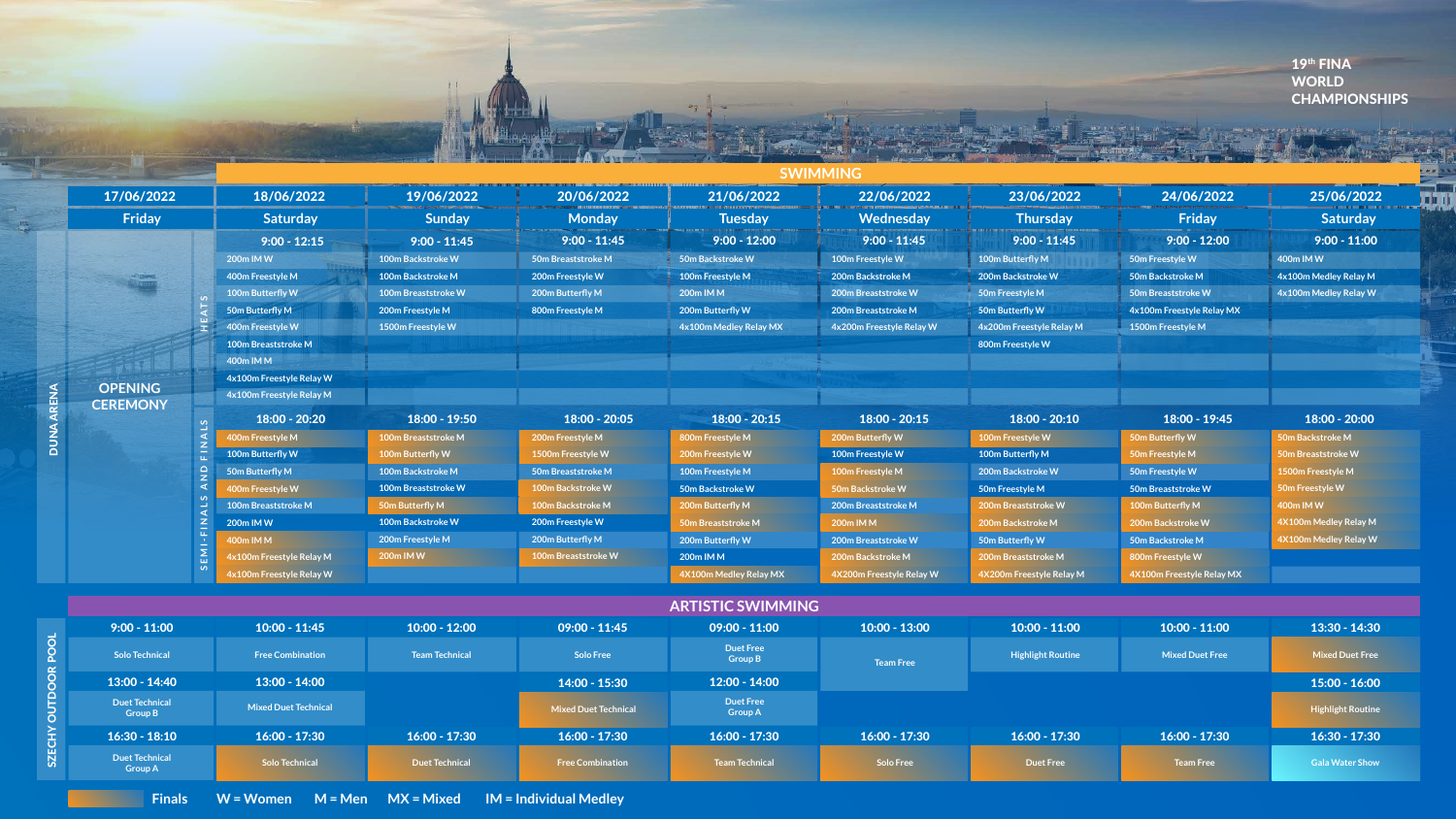| 19th FINA<br><b>WORLD</b><br><b>CHAMPIONS</b>     |                              |                        |                                                |                                      |                                 |                      |                                                   |
|---------------------------------------------------|------------------------------|------------------------|------------------------------------------------|--------------------------------------|---------------------------------|----------------------|---------------------------------------------------|
|                                                   |                              |                        | <b>DIVING</b>                                  |                                      |                                 |                      |                                                   |
| 3/07/2022                                         | 2/07/2022                    | 1/07/2022              | 30/06/2022                                     | 29/06/2022                           | 28/06/2022                      | 27/06/2022           | 26/06/2022                                        |
|                                                   |                              |                        |                                                |                                      | <b>Tuesday</b>                  | <b>Monday</b>        | Sunday                                            |
| Sunday                                            | Saturday                     | Friday                 | <b>Thursday</b>                                | Wednesday                            |                                 |                      |                                                   |
|                                                   | $10:00 - 13:30$              | $10:00 - 13:15$        | $09:00 - 10:35$                                | $10:00 - 12:25$                      | $10:00 - 11:15$                 | $09:00 - 13:20$      | $09:00 - 10:05$                                   |
| $11:00 - 12:30$                                   |                              |                        | <b>10m SY Women Preliminaries</b>              | <b>1m Women Preliminaries</b>        | <b>10m SY Men Preliminaries</b> | 3m Men Preliminaries | 3m SY Men Preliminaries                           |
| 3m SY Women Prelimin                              | <b>10m Men Preliminaries</b> | 3m Women Preliminaries |                                                |                                      |                                 |                      |                                                   |
|                                                   |                              |                        | $12:00 - 15:00$<br><b>1m Men Preliminaries</b> | $14:30 - 15:45$<br>3m/10m Team Event |                                 |                      | $12:00 - 14:25$<br><b>10m Women Preliminaries</b> |
|                                                   |                              |                        |                                                |                                      | $16:00 - 17:05$                 | $16:00 - 17:35$      |                                                   |
|                                                   | $16:00 - 17:35$              | $16:00 - 17:20$        | $16:30 - 17:45$                                | $17:00 - 18:05$                      | 3m Men                          | 3m Men Semi-Finals   | $16:00 - 17:15$                                   |
| $15:00 - 16:05$<br>3m SY Women<br>$17:00 - 18:15$ | 10m Men Semi-Finals          | 3m Women Semi-Finals   | 1m Men                                         | 1m Women                             |                                 |                      | 3m SY Men                                         |
| 10m Men                                           | $19:00 - 20:15$              | $19:00 - 20:05$        | $19:00 - 20:05$                                | $19:00 - 20:05$                      | $19:00 - 20:15$                 | $19:00 - 20:05$      | $18:30 - 20:05$                                   |

|                                | <b>RES</b>           |                                 |                               | <b>TELEVILLE</b>                  |                        |                              |                    |
|--------------------------------|----------------------|---------------------------------|-------------------------------|-----------------------------------|------------------------|------------------------------|--------------------|
|                                |                      |                                 |                               | <b>DIVING</b>                     |                        |                              |                    |
| 26/06/2022                     | 27/06/2022           | 28/06/2022                      | 29/06/2022                    | 30/06/2022                        | 1/07/2022              | 2/07/2022                    | 3/07/2022          |
| <b>Sunday</b>                  | <b>Monday</b>        | <b>Tuesday</b>                  | Wednesday                     | <b>Thursday</b>                   | Friday                 | <b>Saturday</b>              | <b>Sunday</b>      |
| $09:00 - 10:05$                | $09:00 - 13:20$      | $10:00 - 11:15$                 | $10:00 - 12:25$               | $09:00 - 10:35$                   | $10:00 - 13:15$        | $10:00 - 13:30$              |                    |
| 3m SY Men Preliminaries        | 3m Men Preliminaries | <b>10m SY Men Preliminaries</b> | <b>1m Women Preliminaries</b> | <b>10m SY Women Preliminaries</b> |                        |                              | $11:00 - 12:3$     |
| $12:00 - 14:25$                |                      |                                 | $14:30 - 15:45$               | $12:00 - 15:00$                   | 3m Women Preliminaries | <b>10m Men Preliminaries</b> | 3m SY Women Prelim |
| <b>10m Women Preliminaries</b> | $16:00 - 17:35$      | $16:00 - 17:05$                 | 3m/10m Team Event             | <b>1m Men Preliminaries</b>       |                        |                              | $15:00 - 16:0$     |
| $16:00 - 17:15$                | 3m Men Semi-Finals   | 3m Men                          | $17:00 - 18:05$               | $16:30 - 17:45$                   | $16:00 - 17:20$        | $16:00 - 17:35$              | 3m SY Women        |
| 3m SY Men                      |                      |                                 | <b>1m Women</b>               | 1m Men                            | 3m Women Semi-Finals   | <b>10m Men Semi-Finals</b>   | $17:00 - 18:1$     |
| $18:30 - 20:05$                | $19:00 - 20:05$      | $19:00 - 20:15$                 | $19:00 - 20:05$               | $19:00 - 20:05$                   | $19:00 - 20:05$        | $19:00 - 20:15$              | 10m Men            |
| <b>10m Women Semi-Finals</b>   | 10m Women            | 10m SY Men                      | 3m SY Mixed                   | 10m SY Women                      | 10m SY Mixed           | 3m Women                     |                    |
|                                |                      |                                 |                               |                                   |                        |                              |                    |





**CLOSING CEREMONY**

| J            |                 |
|--------------|-----------------|
| 10:15        | $09:00 - 14:15$ |
| nen          |                 |
| 14:15        | 25 km Men/Women |
| $\mathsf{m}$ |                 |
|              |                 |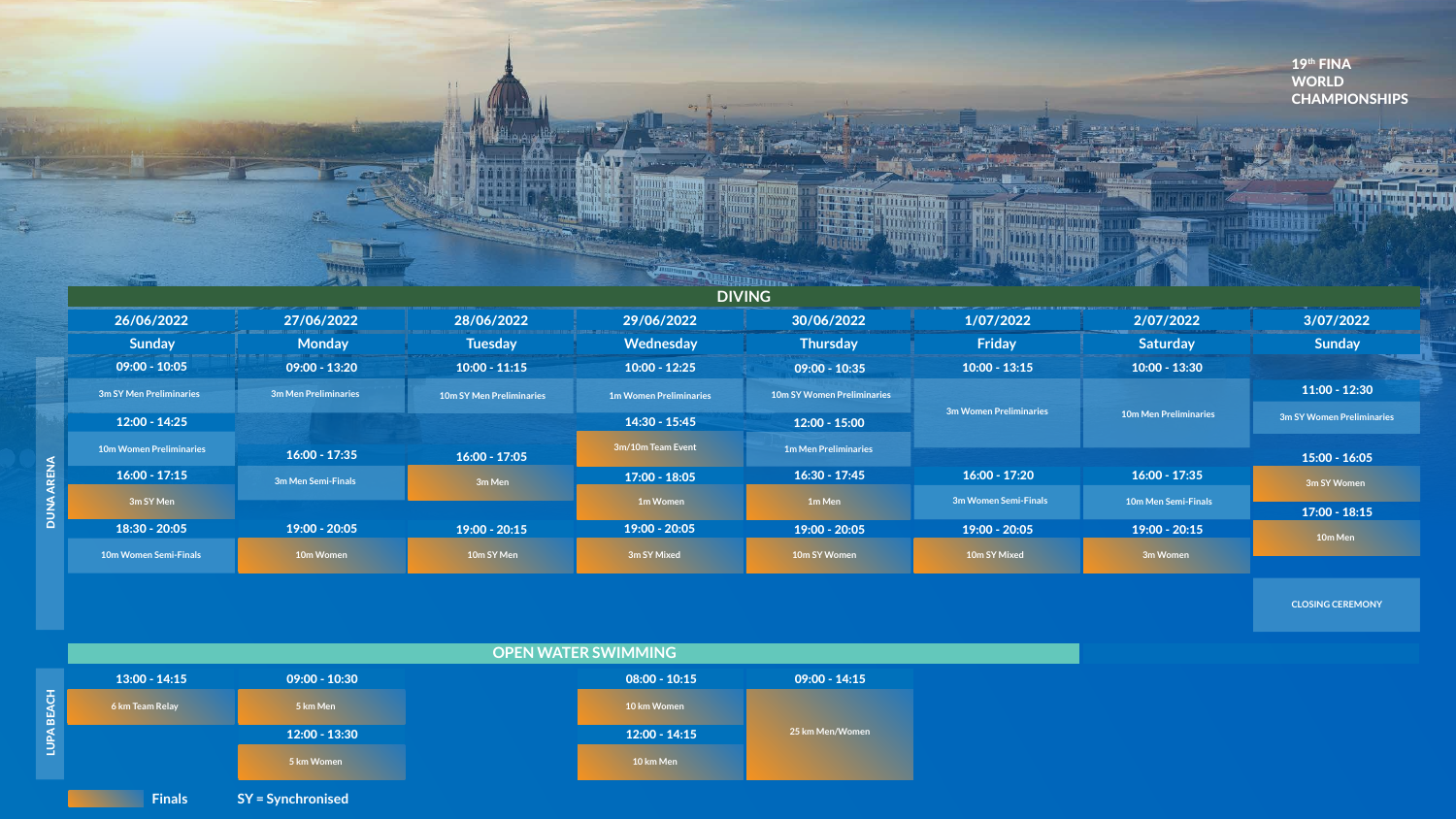**Preliminary Round**



## **WATER POLO**

**Rumm** 

ann i

|                     |                     |                      | <b>TEXTED THE PROPERTY</b> |                      |                      |
|---------------------|---------------------|----------------------|----------------------------|----------------------|----------------------|
| 20/06/2022          | 21/06/2022          | 22/06/2022           | 23/06/2022                 | 24/06/2022           | 25/06/2022           |
| <b>Monday</b>       | <b>Tuesday</b>      | <b>Wednesday</b>     | <b>Thursday</b>            | <b>Friday</b>        | <b>Saturday</b>      |
| <b>WOMEN</b>        | <b>MEN</b>          | <b>WOMEN</b>         | <b>MEN</b>                 | <b>WOMEN</b>         | <b>MEN</b>           |
| 18:00-19:10         | 18:00-19:10         | 18:00-19:10          | 18:00-19:10                | 18:00-19:10          | 18:00-19:10          |
| <b>W3: B3 vs B1</b> | M3: B3 vs B1        | <b>W9: B4 vs B3</b>  | M9: B4 vs B3               | <b>W23: B1 vs B4</b> | $M23: B1$ vs $B4$    |
| 19:30-20:35         | 19:30-20:35         | 19:30-20:35          | 19:30-20:35                | 19:30-20:35          | 19:30-20:35          |
| <b>W4: B2 vs B4</b> | M4: B2 vs B4        | <b>W10: B1 vs B2</b> | M10: B1 vs B2              | <b>W24: B2 vs B3</b> | M24: B2 vs B3        |
| 18:00-19:10         | 18:00-19:10         | 18:00-19:10          | 18:00-19:10                | 18:00-19:10          | 18:00-19:10          |
| <b>W5: C3 vs C1</b> | M5: C3 vs C1        | <b>W11: C4 vs C3</b> | M11: C4 vs C3              | <b>W17: C1 vs C4</b> | M17: C1 vs C4        |
| 19:30-20:35         | 19:30-20:35         | 19:30-20:35          | 19:30-20:35                | 19:30-20:35          | 19:30-20:35          |
| <b>W6: C2 vs C4</b> | <b>M6: C2 vs C4</b> | <b>W12: C1 vs C2</b> | M12: C1 vs C2              | <b>W18: C2 vs C3</b> | M18: C2 vs C3        |
| 18:00-19:10         | 18:00-19:10         | 18:00-19:10          | 18:00-19:10                | 18:00-19:10          | 18:00-19:10          |
| <b>W7: D3 vs D1</b> | M7: D3 vs D1        | <b>W13: D4 vs D3</b> | M13: D4 vs D3              | <b>W19: D1 vs D4</b> | M19: D1 vs D4        |
| 19:30-20:35         | 19:30-20:35         | 19:30-20:35          | 19:30-20:35                | 19:30-20:35          | 19:30-20:35          |
| <b>W8: D2 vs D4</b> | M8: D2 vs D4        | <b>W14: D1 vs D2</b> | M14: D1 vs D2              | <b>W20: D2 vs D3</b> | M20: D2 vs D3        |
| 19:30-20:35         | 19:30-20:35         | 19:30-20:35          | 19:30-20:35                | 19:30-20:35          | 19:30-20:35          |
| <b>W1: A3 vs A1</b> | $M1: A3$ vs $A1$    | <b>W15 A4 vs A3</b>  | M15 A4 vs A3               | <b>W21: A1 vs A4</b> | <b>M21: A1 vs A4</b> |
| 21:00-22:05         | 21:00-22:05         | 21:00-22:05          | 21:00-22:05                | 21:00-22:05          | 21:00-22:05          |
| <b>W2: A2 vs A4</b> | <b>M2: A2 vs A4</b> | <b>W16: A1 vs A2</b> | M16: A1 vs A2              | <b>W22: A2 vs A3</b> | M22: A2 vs A3        |
|                     |                     |                      |                            |                      |                      |

MING COMPLEX PLUS SOPRON, DEBRECEN, SZEGED HAJOS SWIMMING COMPLEX PLUS SOPRON, DEBRECEN, SZEGED HAJOS SWIM

 $S_{\pm}$ 

19th FINA WORLD CHAMPIONSHIPS